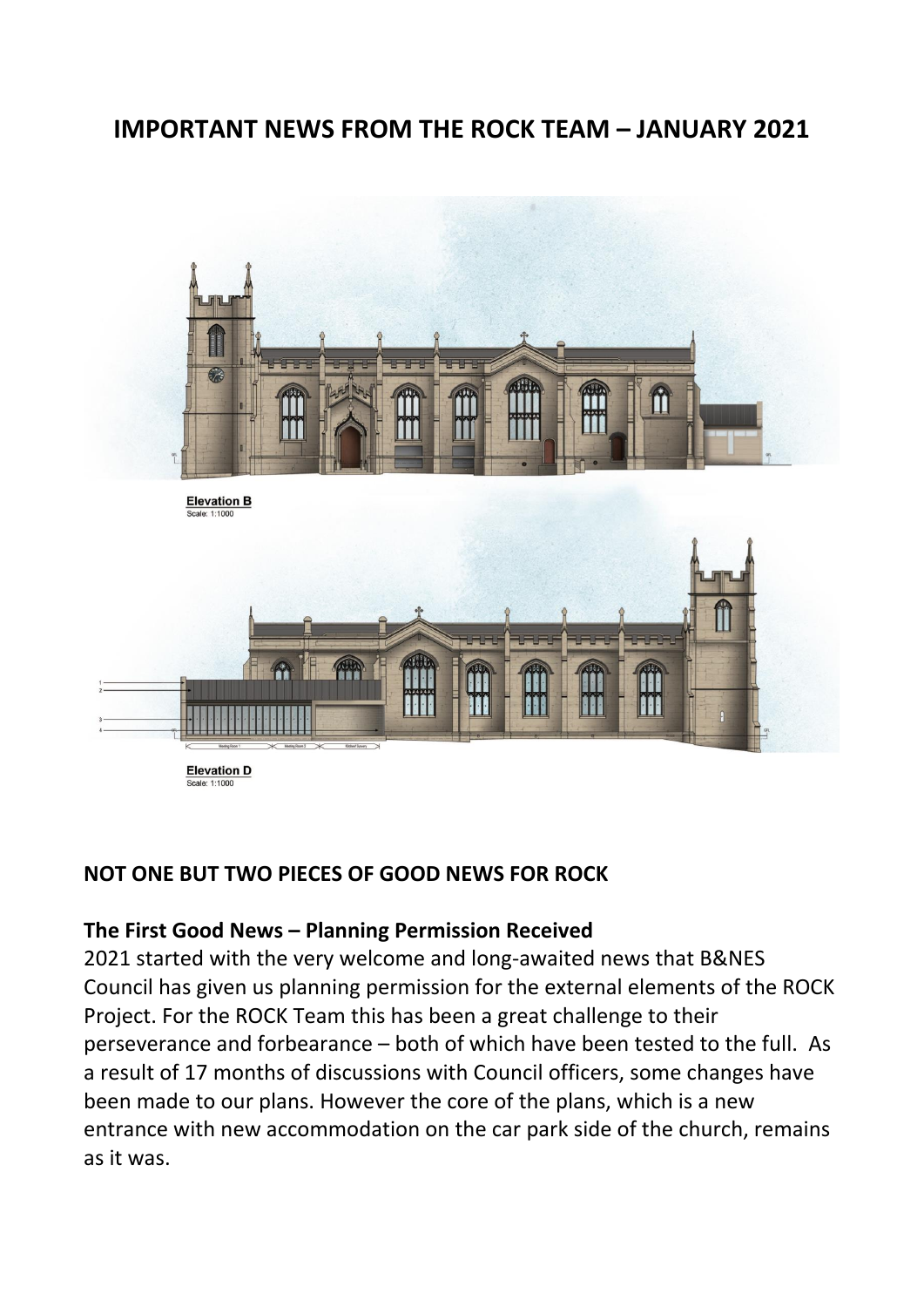# **FLOOR PLAN OF ADDITION TO CHURCH SHOWING**

- New doorways
- New kitchen
- Separate Male and Female Toilets
- Meeting room (can be divided)
- Gathering area/foyer
- Storage
- Plant (controls)



As with most planning approvals, there are a number of conditions attached; in our case there are around 30 conditions. Some of those are routine e.g. archaeological work must be carried out in an approved way; some relate to further matters of design e.g. submitting revised proposals for external lighting; another one requires us to have extended the car park before work can begin.

All of the conditions were notified to us in advance and agreed by your ROCK team, so there are no surprises. You can see the approval letter and the schedule of conditions on the church website on the ROCK section.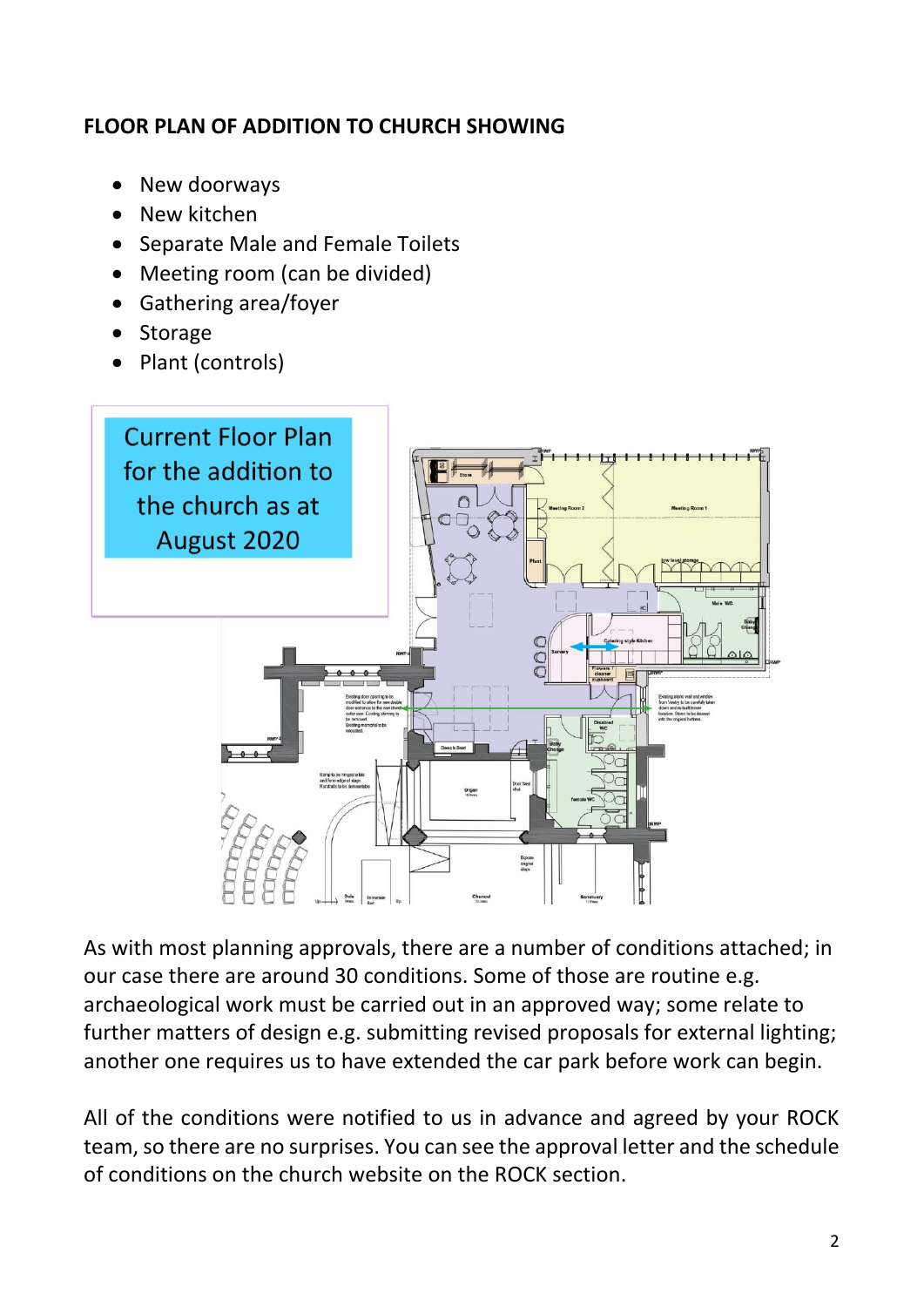The planning approval does not cover any internal changes to the church as approval for these changes rests with the Diocese.

### **The Second Good News – Generous Gift Received for the ROCK Project**

The second piece of good news is that at the end of 2020, the church received the generous gift of £100,000 from a couple (not yet retired) who are longstanding members of All Saints. That gift has increased to £125,000 now that the Gift Aid has been reclaimed on it. In explaining what motivated this couple to make this donation, the couple wrote:

*'We are really pleased to be able to respond personally in this way to God's call for the ROCK Project. When we were thinking about how we might contribute to raising funds for the programme, we were initially thinking in much smaller terms of money. We had imagined fund raising or sponsorship, perhaps raising a few £100s.* 

*However, God kept prompting us to think bigger. If we wanted to secure the church building for future generations then we were going to have to step-up to the plate. We thought maybe £1000, but that was not the right amount, we went up by x10 and still that did not seem right either. We didn't have the money or vision to think bigger but it was only at £100k that we felt we had reached the right target. We reflected that if we were doing financial planning for our children or family we would be considering all of our resources, including our home and material possessions, so why would we exclude those things from our thinking for the future of our church family.* 

*This new way of thinking gave us the heart to joyously consider what we could sell to raise the money for the £100k gift. Despite the planning permission not being in place, we would have to rely on God to see the fulfilment of the remaining steps of His vision for ROCK - we were just glad to be able to play a part in response to God's challenge to think bigger!'*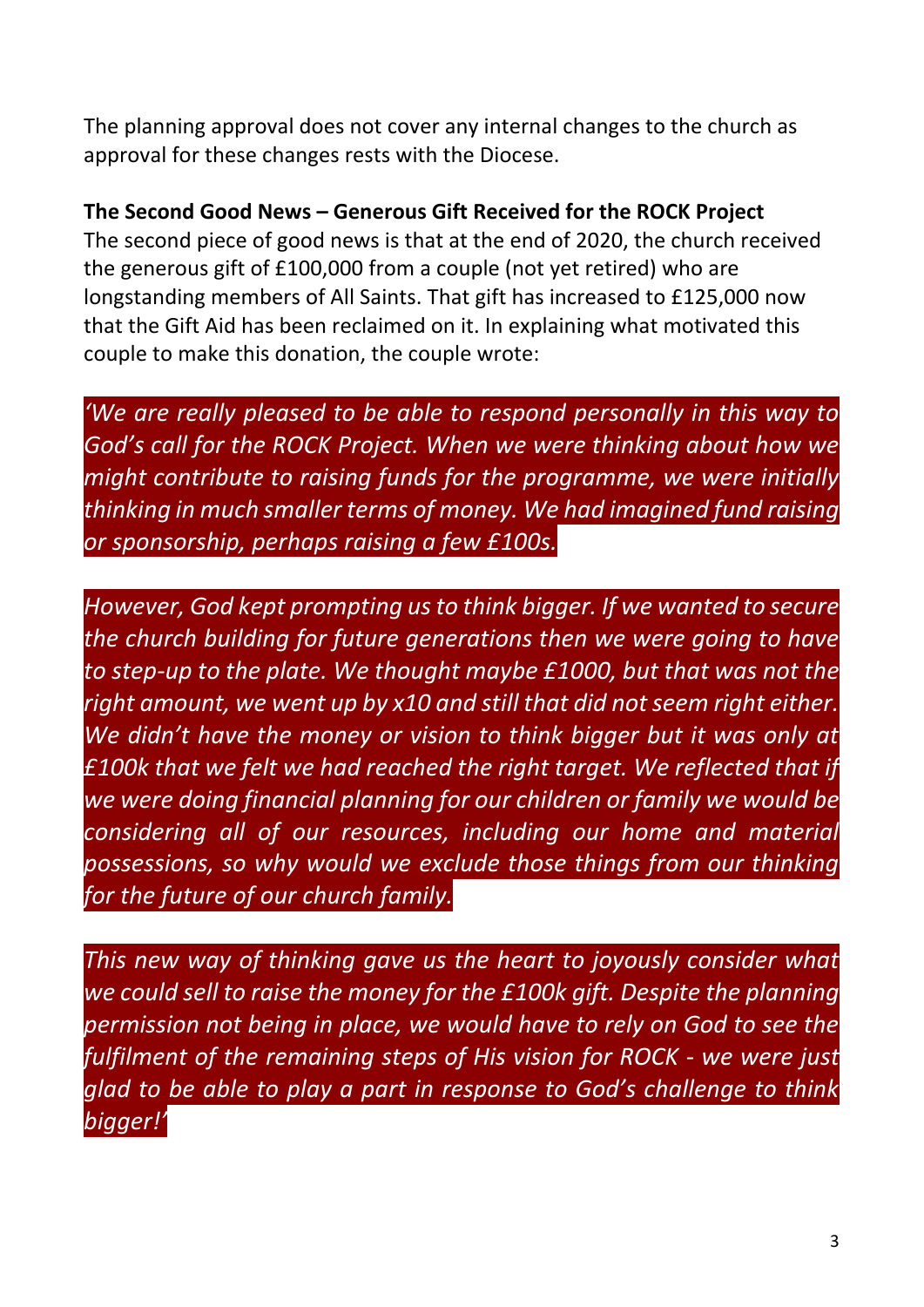What a wonderful demonstration of generous faith in the future of All Saints Church and in the ROCK Project!

It is also a reason for great thankfulness that practically all of the pledges made back in 2016 towards the ROCK Project have been fulfilled – plus a few more that came in later. Those gifts enabled us to get as far as we have done with consultants and to pay for the various surveys required by the Council, but we ended 2020 with more than £500,000 in a special ROCK Fund ready for the next stages of the work.

# **FLOOR PLAN OF CHURCH PLUS ADDITION**



#### **So What Happens Next?**

Obtaining local authority approval of the plans is a very important step forward in the life of the project but there are many more steps that need to be taken before any substantial work can begin inside or outside of the church. Here are some of the further steps that have to be taken: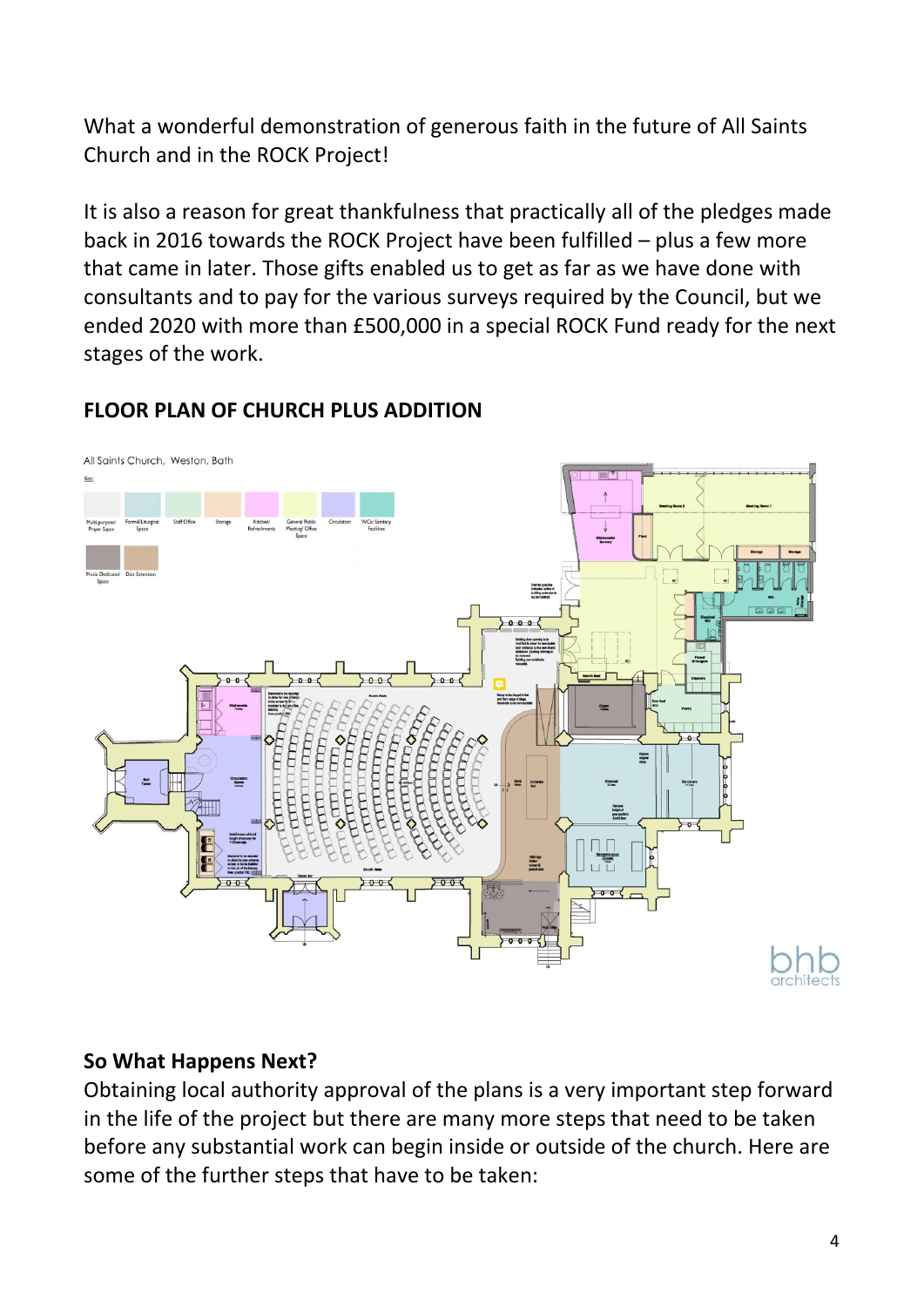- 1. We have to obtain planning permission from the Diocese for both the external and internal changes we propose to make. Obtaining approval for the external changes should help with the Diocese decision but we have more work to do on specifying the details of any internal changes.
- 2. The plans are not yet at the level of detail that is necessary for building work to start. Because planning permission is so crucial, the ROCK Team has held off pushing on with detailed design work, which, of course, means more expenditure. Roughly, around 6-9 months of detailed design work is required before we can appoint contractors. Some of those details (as noted above) have to be signed off by the Council and may also need sign off from the Diocese.
- 3. Although we have all the funds necessary to get ready for construction to begin, we still need to raise sufficient funds to be able to start building work. The construction and fitting out of the building will cost well over £2million. During 2021 we will be making approaches to external trusts and donors to raise some of that money, and at some point, the intention is to come back to the church for a second appeal – five years after the first one.

We are now into our ninth year of ROCK activity! Of course, progress has not been as fast as some would have liked but we have kept going patiently, prayerfully, and hopefully. All eleven members of the ROCK Team want us to carry on step-by-step.

In January 2021, the PCC will meet twice to decide how far and how fast to proceed from here. The ROCK Team has recommended to the PCC that we move to the next stage of working up the design, so that we will be ready go out to tender when the funds are there to enable construction to proceed. The PCC will also be asked to support action to raise the necessary funds from within the church family and beyond.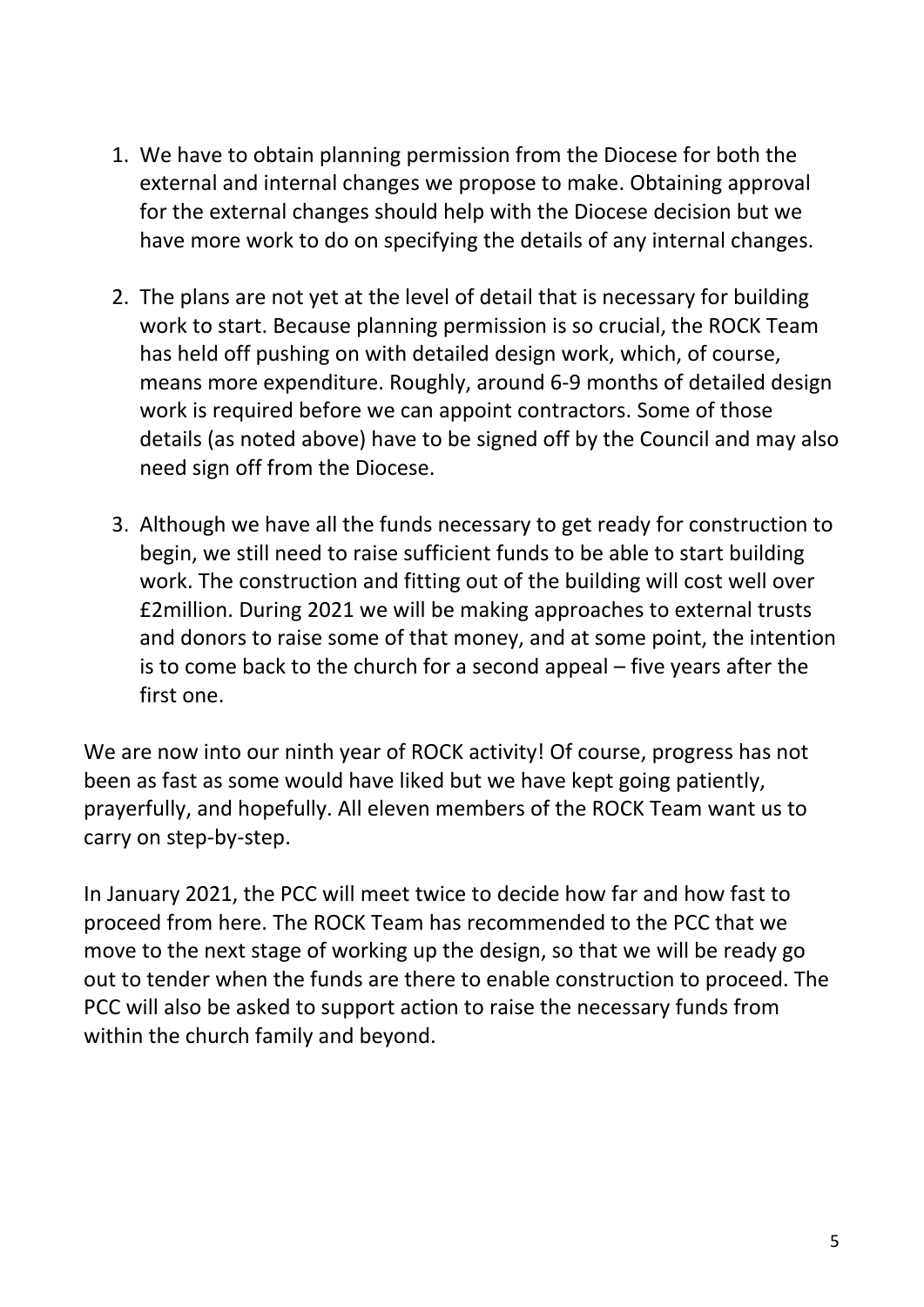# **But What About Covid?**

Well may you ask! When we started 8+ years ago (or even a year ago) no one could have imagined a Covid pandemic. We and many other churches have learned how to do church differently and this has brought many unexpected blessings and benefits, as well as depriving us of the benefits of gathering together in one place. Some will argue that we should either cease the project altogether or wait until Covid is well and truly over, so we can know better what church and society looks like then. Having given this argument a good deal of thought over the past months, the ROCK Team remains convinced that we need to press on.

Covid has been a huge shock to the whole world. But it is almost certainly a temporary shock compared with the past 2,000 years during which times the church has faced many greater shocks than this. What we are doing as a church with our project is not just seeking to 'survive', but to create a people-church and a building-church which will be a light on a hill for many years – indeed many decades to come.

# **Oh, and not forgetting the Car Park**

You will have spotted earlier that one of the conditions of the planning permission is that we have to make good our proposal to extend the on-site car parking. During 2020, we had discussions with the Guinness Partnership which maintains the sheltered housing between Church St and Lynfield Park and which also owns the green triangle of land at the end of the car park. A price has been agreed for the land and solicitors are currently engaged to bring this sale to a completion. A plan for the enlargement of the car park will then need to be approved by the council. There is no reason why this mini-project could not be completed by the end of this year. When it is finished, the car park should have space for 34 cars (currently there is space for 22).

# **And Finally…**

As always continue to remember this work, the ROCK Team and the PCC in your prayers. The ROCK Team are always happy to listen to ideas and comments and will always answer any questions you may have. Don't forget there is a wealth of plans and documentation on the church website and frequently asked questions and answers booklets.